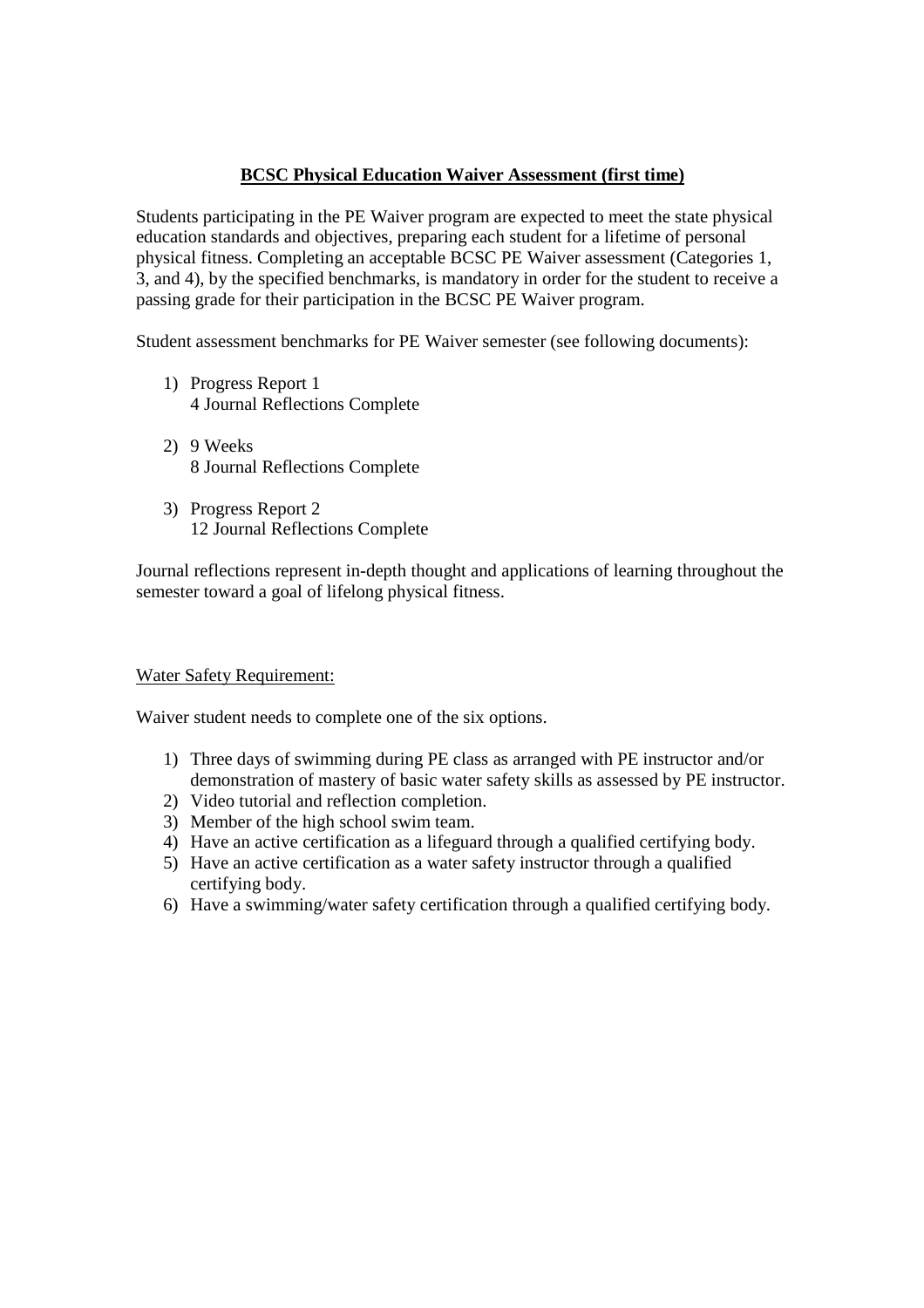### **Standard 1**

### **Motor Skills and Movement Patterns**

Students demonstrate competency in motor skills and movement patterns needed to perform a variety of physical activities.

#### **Standard 2**

# **Movement Concepts**

Students demonstrate an understanding of movement concepts, principles, strategies, and tactics as they apply to the learning and performance of physical activities.

## **Standard 3**

# **Physical Activity**

Students participate regularly in physical activity.

#### **Standard 4**

### H**ealth-Enhancing Physical Fitness**

Students achieve and maintain a health-enhancing level of physical fitness.

# **Standard 5**

#### **Responsible Personal and Social Behavior**

 Students exhibit responsible personal and social behavior that respects self and others in physical activity settings.

#### **Standard 6**

#### **Value of Physical Activity**

 Students value physical activity for health, enjoyment, challenge, self-expression, and/or social interaction.

### **Habits of the Mind images connected with each journal reflection – refer to appendix**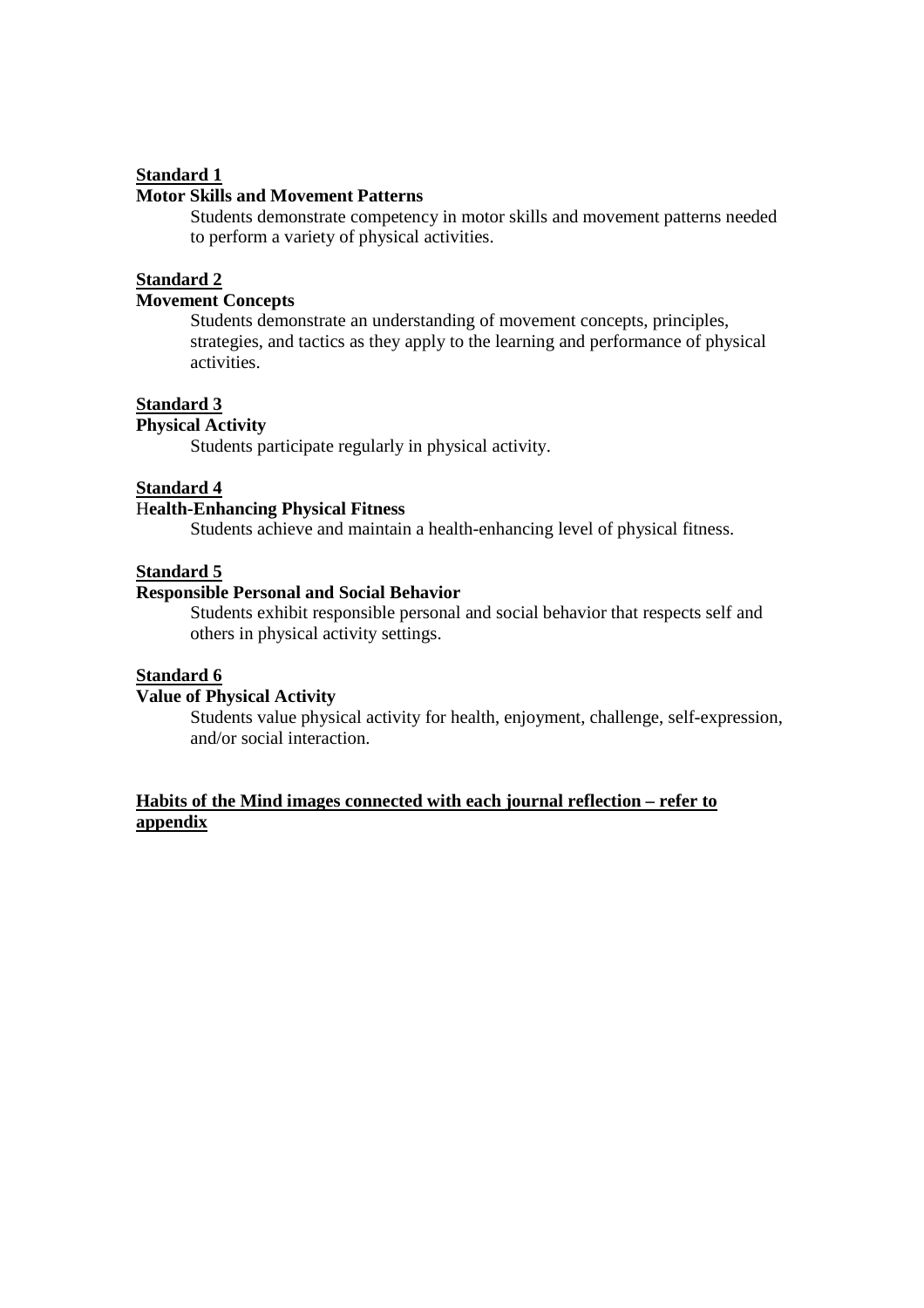### **PE WAIVER STANDARDS ASSESSMENT Journal Reflections**

### Standard 1 Focus: **Motor Skills and Movement Patterns**

Students demonstrate competency in motor skills and movement patterns needed to perform a variety of physical activities.

**Journal Reflection #1** – Explain how your participation in your waiver activity demonstrates your personal ability to complete specific motor or movement-related skills at an advanced level.

**6. Striving For Accuracy and Precision** 

**Journal Reflection #2** – How do you plan to continue to use your motor or movement skills to enhance your personal level of physical fitness throughout your life?

**8. Applying Past Knowledge to New Situations** 

Standard 2 Focus: **Movement Concepts**

Students demonstrate an understanding of movement concepts, principles, strategies, and tactics as they apply to the learning and performance of physical activities.

**Journal Reflection #3** – Analyze your participation in your waiver activity in terms of the movement concepts. Research as necessary, to explore and explain the impact of physics and/or human anatomy on movement patterns and how they affect your personal performance. NOTE: Be sure to make a scientific connection through examples about your movements in your waiver activity.

**7. Questioning and Posing Problems** 

**Journal Reflection #4** – After your journal reflection #3, what areas of your sport/activity are weaknesses for you? Reflect on specific physical fitness skills that you could improve on and write at least one personal SMART goal to achieve improvement in that area. NOTE: View the provided SMART goal resource to successfully write your journal.

**4. Thinking Flexibly** 

Standard 3 Focus: **Physical Activity** Students participate regularly in physical activity.



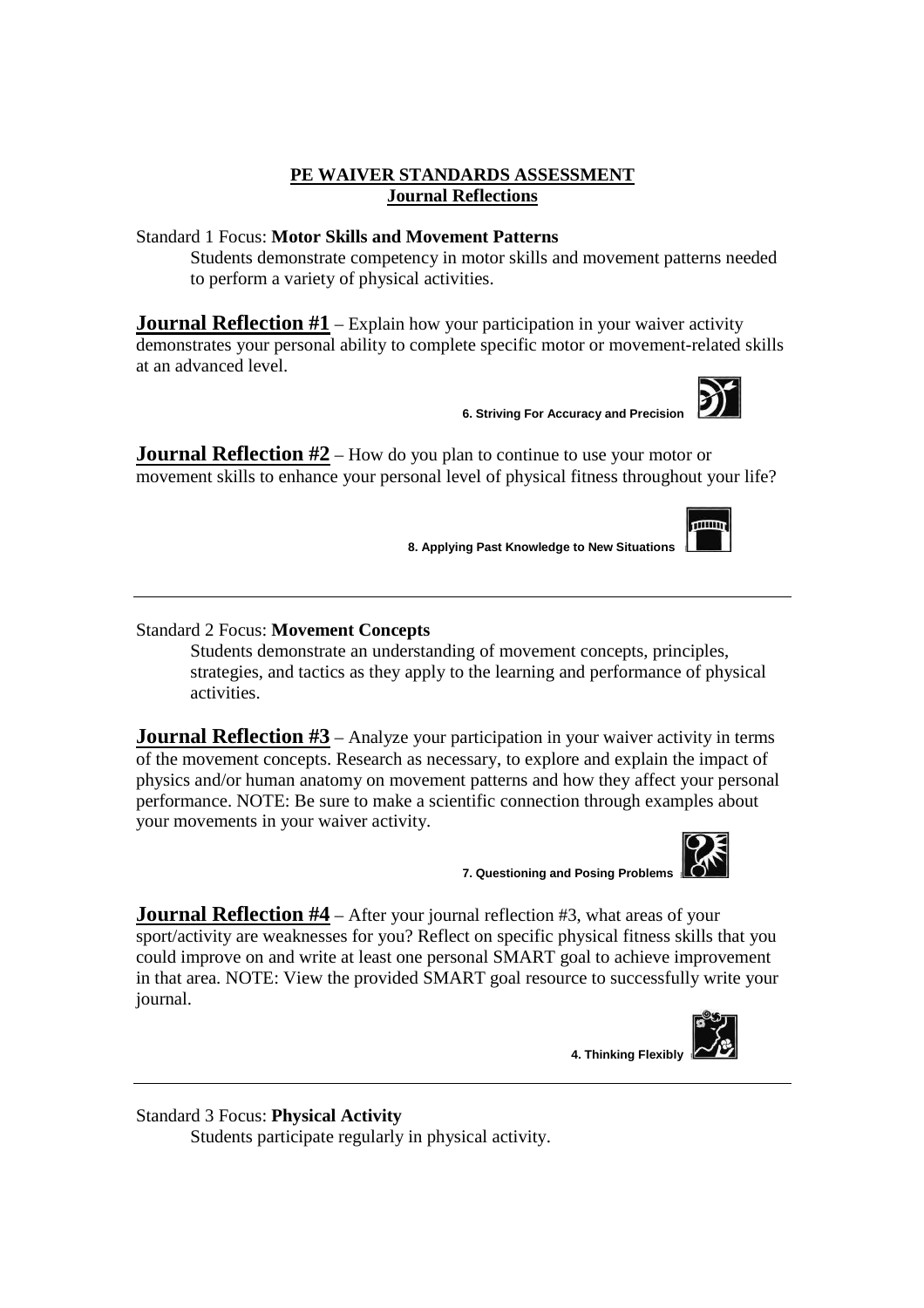**Journal Reflection #5** – Throughout this PE Waiver you are expected to participate in regular physical activity. Use the FITT principle to qualify your specific waiver activity to ensure that you are meeting the necessary elements for personal fitness. NOTE: Read the attached FITT resource to help you write the individual components of the FITT principle for YOUR OWN personal waiver activity. NOT, the guidelines in the resource.

**16 Learning Continuously** 

**Journal Reflection #6** –Performance in physical fitness activities is affected by nutrition and chemical substances. Spend a week considering your food and water intake. Be mindful each day of how you felt during your practice/performance related to your nutrition choices. Reflect on how those choices affect your own personal fitness and performance.

**2. Managing Impulsivity** 

Standard 4 Focus: H**ealth-Enhancing Physical Fitness**

Students achieve and maintain a health-enhancing level of physical fitness.

**Journal Reflection #7** – Health-enhancing physical fitness includes an emphasis on each of the five health-related physical fitness components (cardiovascular endurance, body composition, muscular strength, muscular endurance, and flexibility). Reflect on your participation in your waiver activity and give examples of the connection to the five health-related fitness components.



**Journal Reflection #8** – A major component of health-enhancing physical fitness is the ability to identify and evaluate personal physiological responses to exercise. Calculate (http://exercise.about.com/cs/fitnesstools/l/bl\_THR.htm) your personal target heart range zone. Spend five days taking (http://www.cchs.net/health/healthinfo/docs/0900/0984.asp?index=5508 ) and recording your pre-exercise heart rate, exercise heart rate, and recovery heart rate (after 10 minutes of activity). Reflect on the demands of your sport/activity, do they require you to work hard enough to be in your target heart range zone? If necessary, how would you need to adjust your activity to meet your target heart rate?



**10. Gathering Data through All Senses**